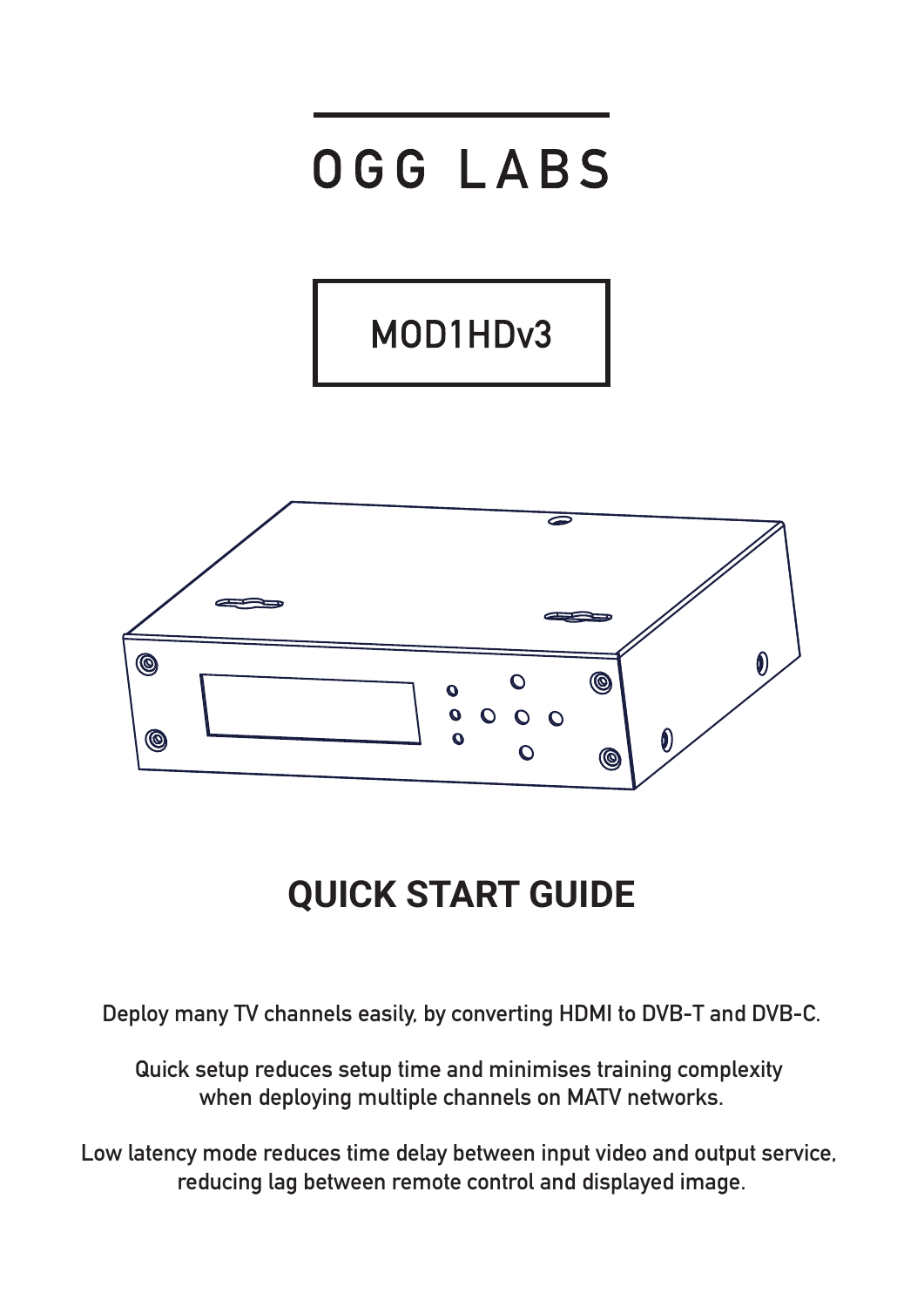# OGG LABS

# MOD1HDv3

# **OUICK START GUIDE**

Installation may require changing the output channel to avoid interference and other TV transmissions, to do this quickly use "BASIC MENU".

*The easiest way to check what digital TV services are being broadcast in your area is at https://myswitch.digitalready.gov.au/* 

When saving "BASIC MENU" settings an automatically generated non-conflicting TSID, NIT, PMT etc. is assigned to the channel.

"QUICK SETUP" is the fastest way to change the output channel or setup multiple modulators on a MATV network.

## **To use a quick setup preset follow these steps:**

- 1. From the menu, select "QUICK SETUP".
- 2. Toggle until the desired channel is selected, press "OK" and confirm.
- 3. Tune in your HDTV.

*Full user manual available at https://ogglabs.com/* 

# **PRODUCT LAYOUT**



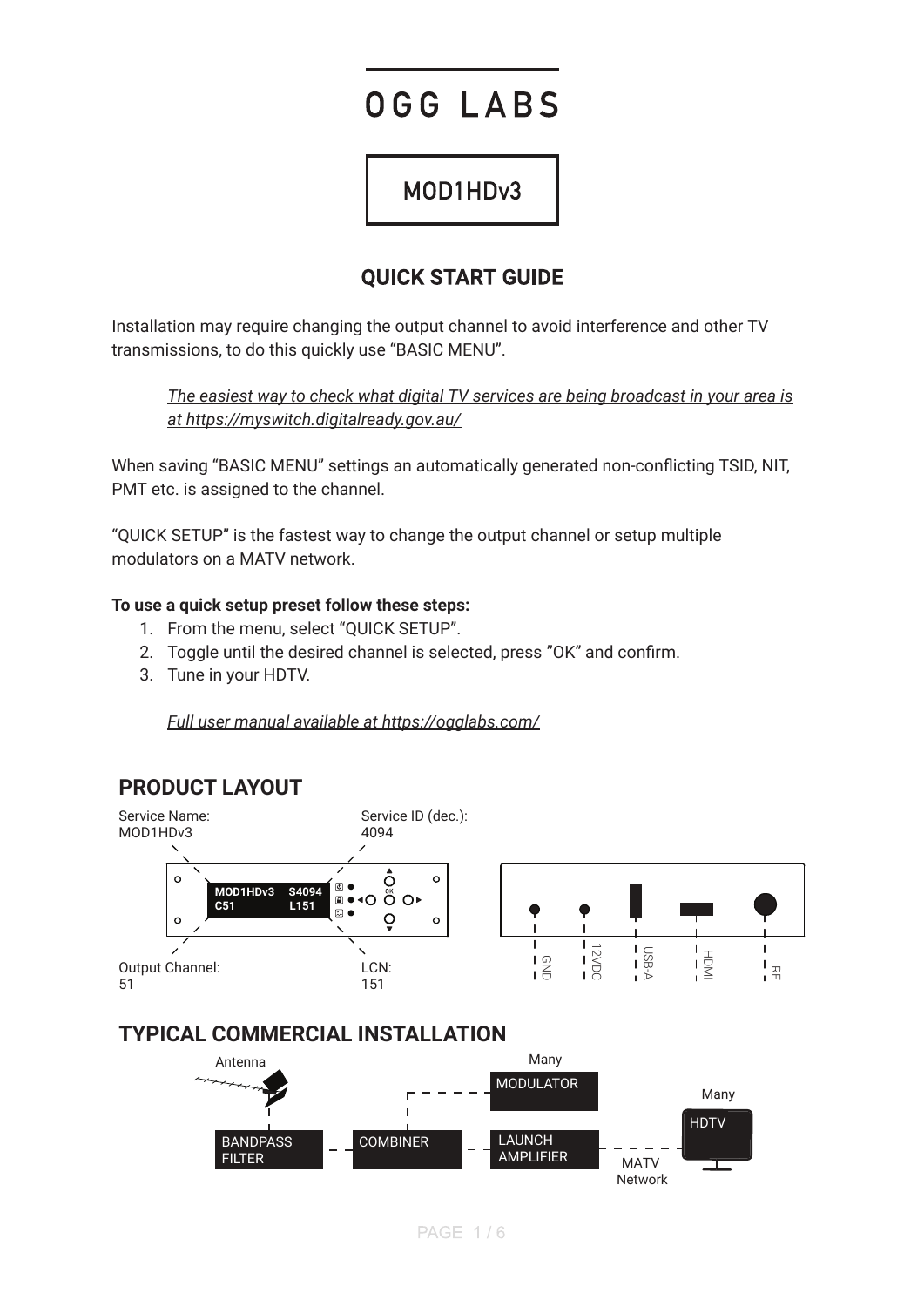# **TROUBLESHOOTING**

1. Double check interconnects. Each should be tight fitting and not **yaw in the modulator or source device.** 



**2. ConƤrm all 3 front panel LED lights are 'ON'.** 



**3. ConƤrm there is no conƥict of off-air and modulated channels. (See page.5; AUSTRALIAN CH.51 TV TRANSMITTER LIST )** 

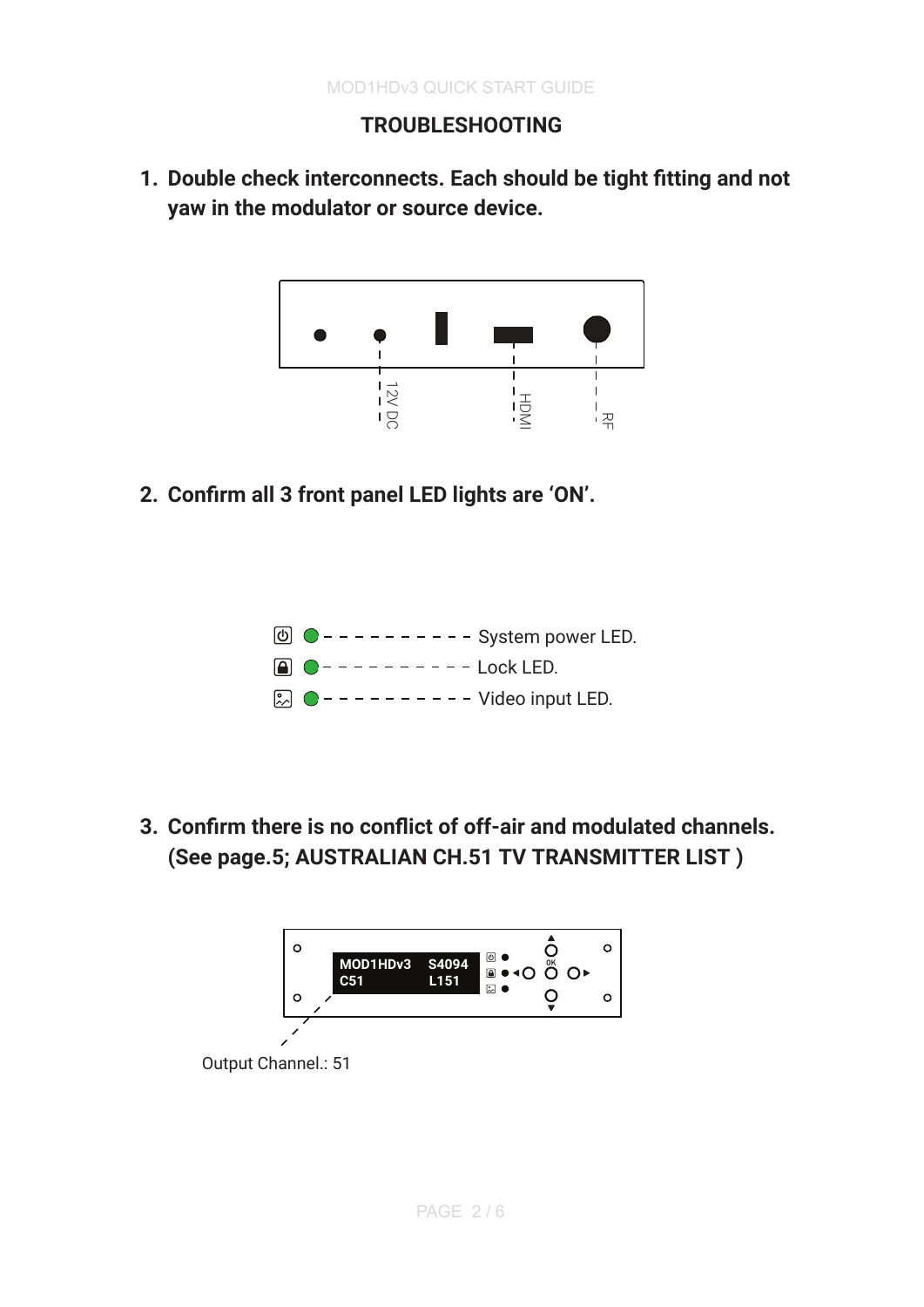## **MENU TREE**

## **BASIC MENU**

Basic menu, automatically generates non-conflicting TSID, NIT, PMT etc.

| <b>ADVANCED MENU</b>                                        |
|-------------------------------------------------------------|
| Advanced menu should only be accessed by experienced users. |

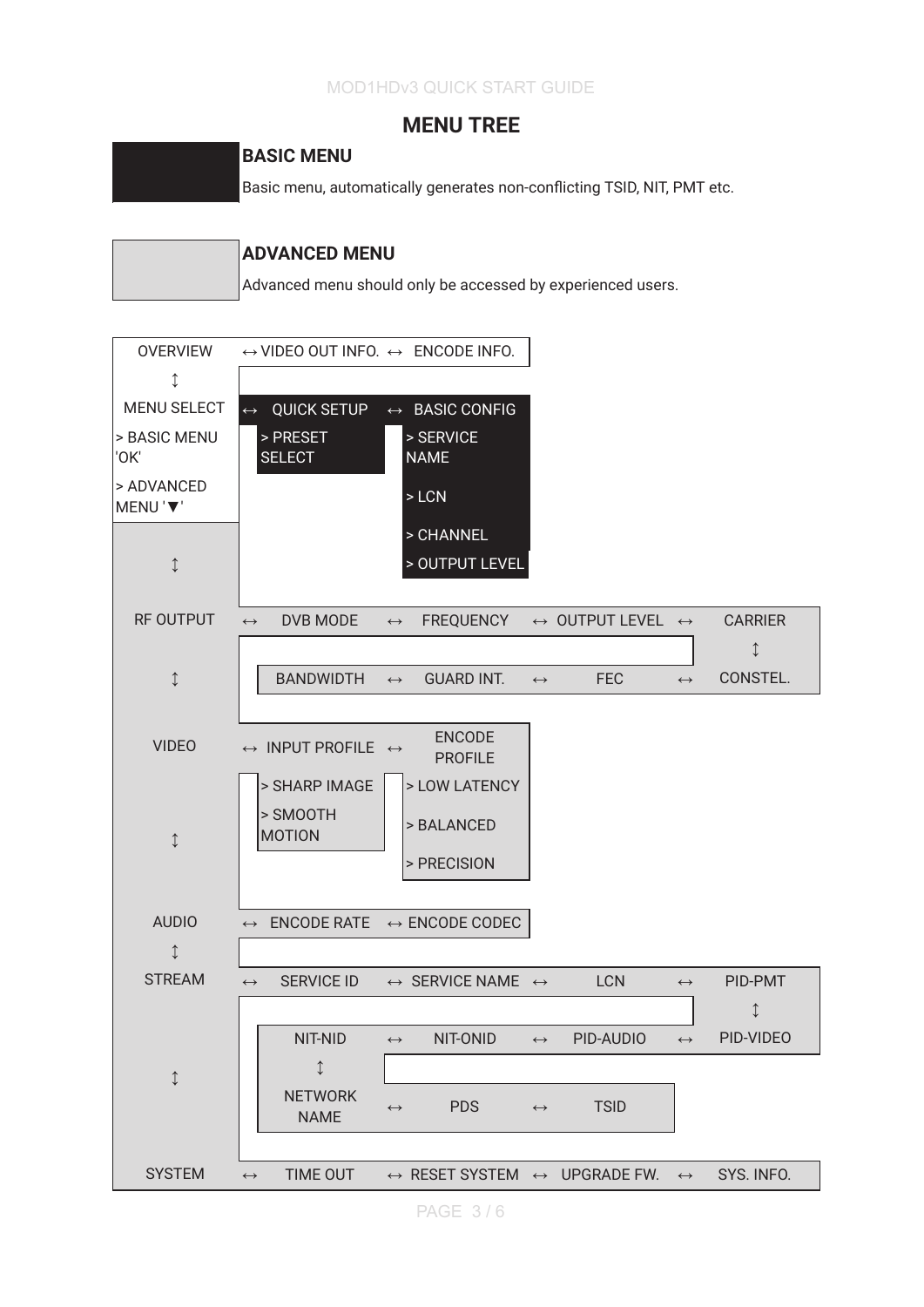## **VIDEO MENU**

## **INPUT PROFILE**

## **> SMOOTH MOTION**

Description;

Limiting input to 720p max. improves encoder efficiency, this way "full frame rate" can be achieved increasing motion smoothness.

Technical;

*1080p60/50 ĺ 720p60/50 1080i60/50 ĺ 720p60/50 720p60/50 ĺ 720p60/50* 

#### **> SHARP IMAGE**

Description;

Halving input frame rate improves encoder efficiency, this way "full high def. (FHD)" resolutions can be achieved resulting in sharper pictures.

#### Technical;

*1080p60/50 ĺ 1080p30/25 1080i60/50 ĺ 1080p30/25 720p60/50 ĺ 720p30/25* 

## **ENCODE PROFILE**

## **> LOW LATENCY**

Advantages;

• Lowest latency possible.

Ɣ Compatible with all HDTVs.

Disadvantage:

• Fast moving or complex images may experience blocking.

Technical;

*19Mbit variable bit rate (VBR) Small video buffering verifier (VBV)* 

#### **> BALANCED**

Advantage;

Ɣ Balance of excellent image and reasonable latency. Disadvantage;

• None.

Technical;

*20Mbit VBR* 

*Moderate VBV* 

#### **> PRECISION**

Advantage:

• Sharpest image possible.

Disadvantages;

• Fast moving or complex images may experience dropped frames.

Ɣ Compatible with high end HDTVs only.

Technica;

*21Mbit VBR Large VBV Ʌ Ʌ*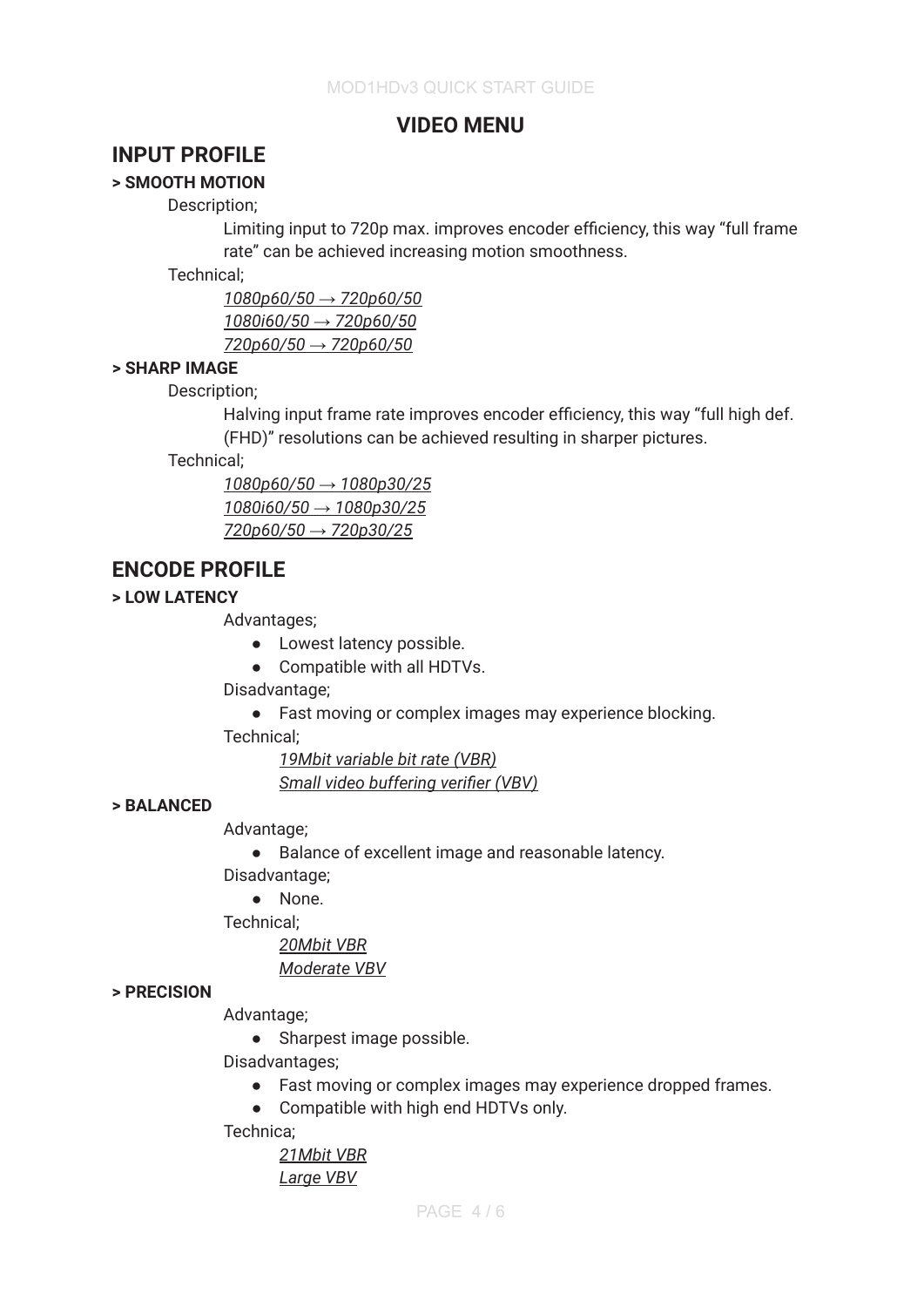# **AUSTRALIAN CH. 51 TRANSMITTER LIST**

| <b>LOCATION</b>          | <b>STATE</b> |
|--------------------------|--------------|
| Alpha                    | QLD          |
| Boolarra                 | <b>VIC</b>   |
| <b>Brewarrina</b>        | <b>NSW</b>   |
| <b>Bruce Rock</b>        | <b>WA</b>    |
| <b>Burnie</b>            | <b>TAS</b>   |
| Cervantes                | <b>WA</b>    |
| Churchill                | <b>VIC</b>   |
| Colac                    | <b>VIC</b>   |
| Derby (Tas)              | <b>TAS</b>   |
| Eidsvold                 | QLD          |
| Hillwood                 | <b>TAS</b>   |
| <b>Hobart NE Suburbs</b> | <b>TAS</b>   |
| Jeeralang/Yinnar South   | <b>VIC</b>   |
| King Island              | <b>TAS</b>   |
| Kojonup                  | <b>WA</b>    |
| Koorda                   | <b>WA</b>    |
| Lightning Ridge          | <b>NSW</b>   |
| Longreach                | QLD          |
| Maclean/Ashby            | <b>NSW</b>   |
| Maitland                 | SA           |
| Merredin                 | <b>WA</b>    |
| Moonford                 | QLD          |
| Mudgee Town              | <b>NSW</b>   |
| Narrogin                 | <b>WA</b>    |
| Northam                  | <b>WA</b>    |
| Ocean Shores             | <b>NSW</b>   |
| Parkes (Spicer Park CP)  | <b>NSW</b>   |
| Peak Hill                | <b>NSW</b>   |
| St Marys                 | <b>TAS</b>   |
| Stuart                   | QLD          |
| SW Slopes/E Riverina     | <b>NSW</b>   |
| <b>Townsville North</b>  | QLD          |
| Uralla                   | <b>NSW</b>   |
| Walwa/Jingellic          | <b>NSW</b>   |
| Warrnambool              | VIC          |
| Wellington               | <b>NSW</b>   |
| Wongan Hills             | WA           |
| Woolgoolga               | <b>NSW</b>   |

*ACMA transmitter database (1/FEB/2018)*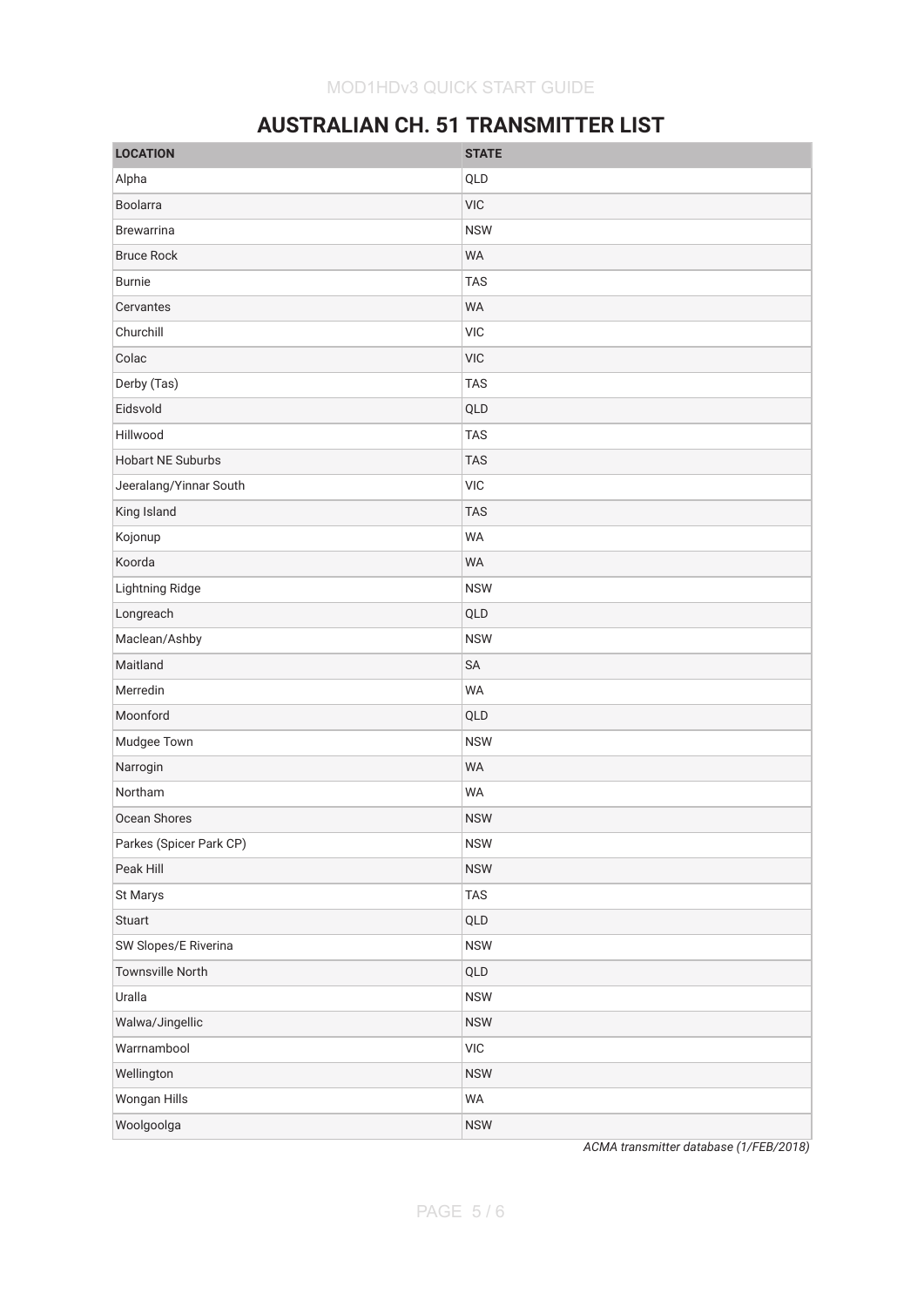# **SAFETY**

## **Temperature**

This product has openings for ventilation to protect it from overheating. To ensure product reliability, do not block these openings. Use caution when installing to avoid obstruction of airflow around the unit.

This equipment is designed to operate in a maximum 40°C environment. Operating in an environment exceeding this temperature risks damage and voiding warranty.

Specifically, this means that the air temperature around the modulator and power supply unit (PSU) must never exceed 40°C. Furthermore, obstructions such as cabling or other devices that block airflow must be avoided.



### **CAUTION:**

**Your warrany is void if you operate this product above the maximum specified operating temperature of 40°C.**

## **Electrical**

Do not open the cover of this product and attempt service, refer all servicing to qualified personnel only.

This product is equipped with an external grounding terminal, attach to an earth ground.

Do not push objects through openings in the product or enclosure.



### **WARNING:**

**Avoid electric shock! Opening or removing the cover may expose you to dangerous voltages.**

## **Emissions**

This device has been tested and found to comply with electronic digital device standards. These standards are designed to provide reasonable protection against interference when this equipment is operated properly in a commercial environment.

This equipment generates, uses, and can radiate radio frequency energy, if not used correctly may cause harmful interference to radio communications.